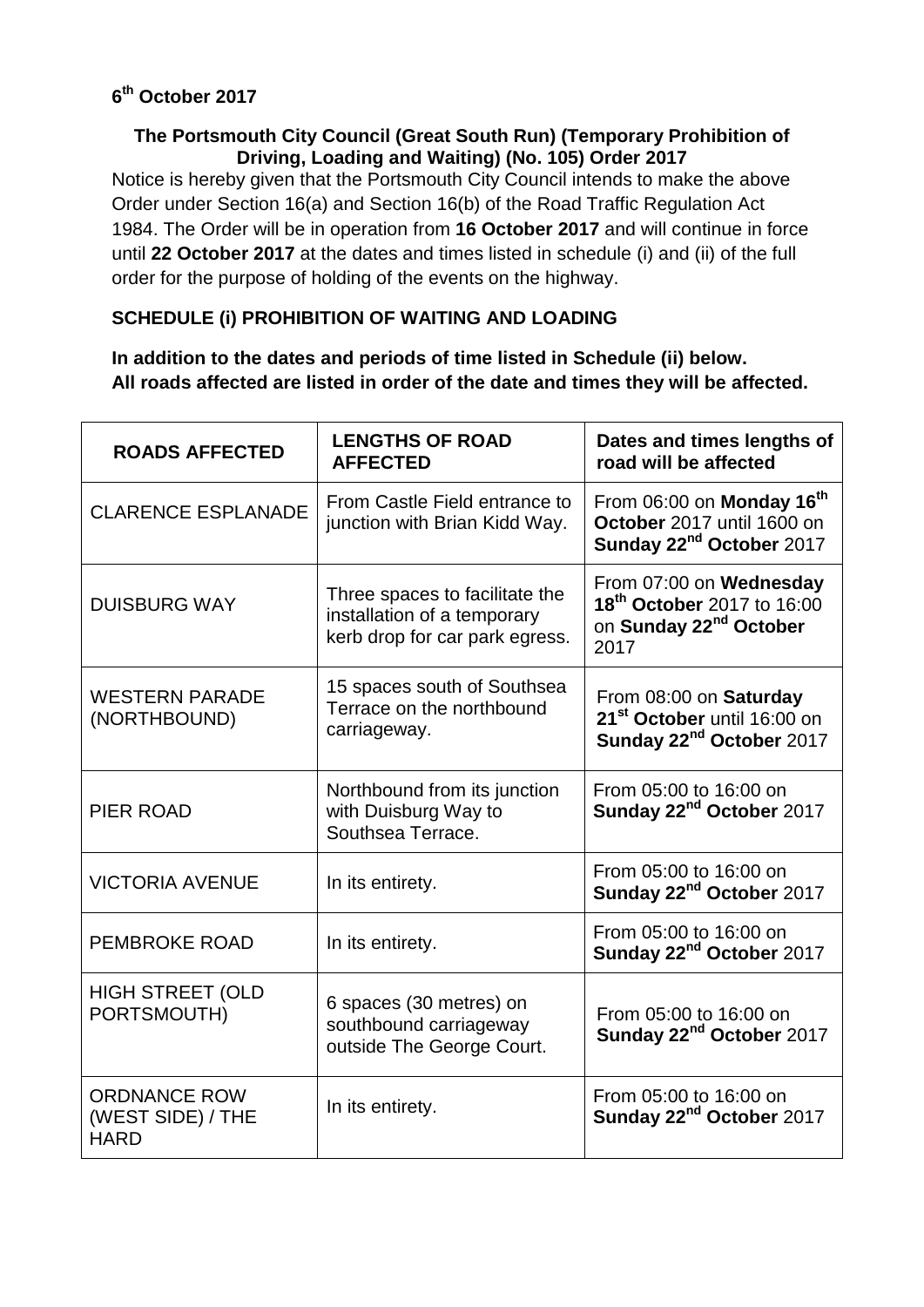| <b>CROSS</b><br>STREET/BONFIRE<br><b>CORNER</b>          | All bays from Marlborough<br>Gate to the junction of Queen<br>Street.                                                         | From 05:00 to 16:00 on<br>Sunday 22 <sup>nd</sup> October 2017 |
|----------------------------------------------------------|-------------------------------------------------------------------------------------------------------------------------------|----------------------------------------------------------------|
| <b>DUISBURG WAY</b>                                      | In its entirety.                                                                                                              | From 05:00 to 16:00 on<br>Sunday 22 <sup>nd</sup> October 2017 |
| <b>CLARENCE PARADE</b><br>(NORTH SIDE)                   | a. All bays between Queens<br>Hotel entrance and<br><b>Auckland Road West.</b><br>b. 3 spaces outside 2-3<br>Lennox Mansions. | From 05:00 to 16:00 on<br>Sunday 22 <sup>nd</sup> October 2017 |
| <b>CLARENCE PARADE</b><br>(SOUTH SIDE)                   | a. 1 bay west and 16 spaces<br>east of Serpentine Road.<br>b. 4 spaces opposite 7 to 9<br>Clarence Parade.                    | From 05:00 to 16:00 on<br>Sunday 22 <sup>nd</sup> October 2017 |
| <b>SOUTH PARADE</b>                                      | All bays from the junction of<br>Eastern Villas Road and The<br>Dell to Clarendon Road.                                       | From 05:00 to 16:00 on<br>Sunday 22 <sup>nd</sup> October 2017 |
| <b>ST HELEN'S PARADE</b>                                 | From the junction of<br><b>Craneswater Park to Festing</b><br>Road.                                                           | From 05:00 to 16:00 on<br>Sunday 22 <sup>nd</sup> October 2017 |
| <b>EASTERN PARADE</b>                                    | <b>Eastbound from Brading</b><br>Avenue to St George's Road                                                                   | From 05:00 to 16:00 on<br>Sunday 22 <sup>nd</sup> October 2017 |
| <b>HENDERSON ROAD</b>                                    | From the junction of<br><b>Bransbury Road to Ferry</b><br>Road to Eastney Esplanade.                                          | From 05:00 to 16:00 on<br>Sunday 22 <sup>nd</sup> October 2017 |
| <b>EASTNEY</b><br>ESPLANADE/SOUTHSEA<br><b>ESPLANADE</b> | All bays from Henderson<br>Road to last P&D meter<br>opposite Canoe Lake.                                                     | From 05:00 to 16:00 on<br>Sunday 22 <sup>nd</sup> October 2017 |

## **SCHEDULE (ii) PROHIBITION OF DRIVING, LOADING AND WAITING**

| <b>ROADS / LENGTHS OF ROADS AFFECTED</b>                                                                                                   | Dates and times lengths of<br>road will be affected                                                                                          |  |
|--------------------------------------------------------------------------------------------------------------------------------------------|----------------------------------------------------------------------------------------------------------------------------------------------|--|
| <b>1. CLARENCE ESPLANADE</b><br>Between South Parade and Avenue de Caen.<br><b>2. VICTORIA AVENUE SPUR</b><br><b>3. JACK COCKERILL WAY</b> | From 08:00 on Friday 20 <sup>th</sup><br>October until 16:00 on<br>Sunday 22 <sup>nd</sup> October 2017                                      |  |
| 1. CLARENCE ESPLANADE Between Avenue de Caen<br>and Pier Road.<br>2. THE DELL<br>3. PIER ROAD* South of junction with Duisburg Way.        | From 06:00 on Saturday 21 <sup>st</sup><br>October until 16:00 on<br>Sunday 22 <sup>nd</sup> October 2017<br>*Pier Road ONLY: Prohibition of |  |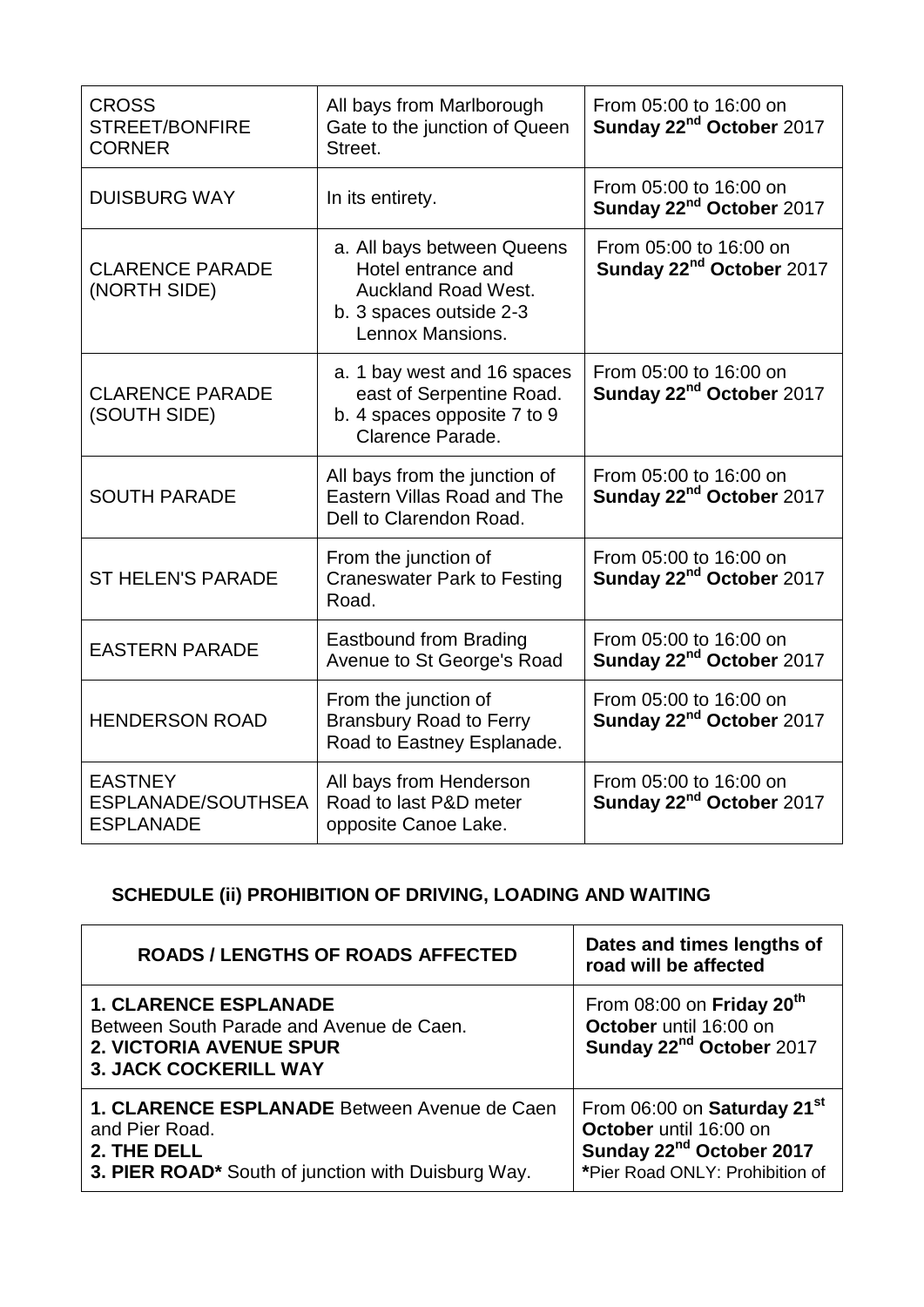| <b>4. AVENUE DE CAEN</b>                                                                                                                                                                                                                                                                                                                                                                                                                                                                                                                                                                                                                                                                                                                                                                                                                                                                                                                                                                                                                                                                                                                                                                                    | Driving from 0600 to<br>approximately 1100 on Saturday<br>21 <sup>st</sup> October and from 0945 to<br>approximately 1230 on Sunday<br>22 <sup>nd</sup> October 2017. |
|-------------------------------------------------------------------------------------------------------------------------------------------------------------------------------------------------------------------------------------------------------------------------------------------------------------------------------------------------------------------------------------------------------------------------------------------------------------------------------------------------------------------------------------------------------------------------------------------------------------------------------------------------------------------------------------------------------------------------------------------------------------------------------------------------------------------------------------------------------------------------------------------------------------------------------------------------------------------------------------------------------------------------------------------------------------------------------------------------------------------------------------------------------------------------------------------------------------|-----------------------------------------------------------------------------------------------------------------------------------------------------------------------|
| <b>1. WESTERN PARADE</b>                                                                                                                                                                                                                                                                                                                                                                                                                                                                                                                                                                                                                                                                                                                                                                                                                                                                                                                                                                                                                                                                                                                                                                                    | From 09:00 until 13:00 on                                                                                                                                             |
| Between Clarence Parade and Southsea Terrace.                                                                                                                                                                                                                                                                                                                                                                                                                                                                                                                                                                                                                                                                                                                                                                                                                                                                                                                                                                                                                                                                                                                                                               | Saturday 21 <sup>st</sup> October 2017                                                                                                                                |
| <b>1. LONG CURTAIN ROAD</b>                                                                                                                                                                                                                                                                                                                                                                                                                                                                                                                                                                                                                                                                                                                                                                                                                                                                                                                                                                                                                                                                                                                                                                                 | From 10:20 until 11:00 on                                                                                                                                             |
| <b>2. BUS TURNING POINT/CLARENCE ESPLANADE</b>                                                                                                                                                                                                                                                                                                                                                                                                                                                                                                                                                                                                                                                                                                                                                                                                                                                                                                                                                                                                                                                                                                                                                              | Saturday 21 <sup>st</sup> October 2017                                                                                                                                |
| 1.<br><b>PIER ROAD</b> From Clarence Esplanade to<br>Duisburg Way roundabout.<br><b>GORDON ROAD</b><br>2.<br>3.<br><b>VICTORIA AVENUE</b><br>4.<br><b>VICTORIA AVENUE SPUR</b><br><b>PEMBROKE ROAD</b><br>5.<br>HIGH STREET, OLD PORTSMOUTH<br>6.<br>Between Pembroke Road and St George's Road.<br><b>MUSEUM ROAD</b><br>7.<br><b>CAMBRIDGE ROAD</b><br>8.<br><b>BURNABY ROAD</b><br>9.<br>Between Cambridge Road and Park Road.<br>10.<br><b>PARK ROAD</b><br>11.<br><b>ST GEORGES ROAD, PORTSEA</b><br><b>ORDNANCE ROW</b><br>12.<br>13.<br><b>THE HARD</b><br><b>BONFIRE CORNER</b><br>14.<br><b>CROSS STREET</b><br>15.<br><b>QUEEN STREET</b><br>16.<br>17. ALFRED ROAD<br>18. ANGLESEA ROAD<br><b>MARKET WAY</b><br>19.<br>Between Unicorn Gate and Hope Street roundabout.<br><b>KING RICHARD I ROAD</b><br>20.<br>21. WINSTON CHURCHILL AVENUE<br>22. ISAMBARD BRUNEL ROAD<br>Between Alec Rose Lane and Winston Churchill Avenue.<br>23.<br><b>LORD MONTGOMERY WAY</b><br>24. HAMPSHIRE TERRACE<br><b>LANDPORT TERRACE</b><br>25.<br><b>KINGS TERRACE</b><br>26.<br><b>JUBILEE TERRACE</b><br>27.<br><b>BELLEVUE TERRACE</b><br>28.<br><b>SOUTHSEA TERRACE</b><br>29.<br><b>KINGS ROAD</b><br>30. | From 09:45 to between 12:10<br>and 1600 on Sunday 22 <sup>nd</sup><br>October 2017.                                                                                   |